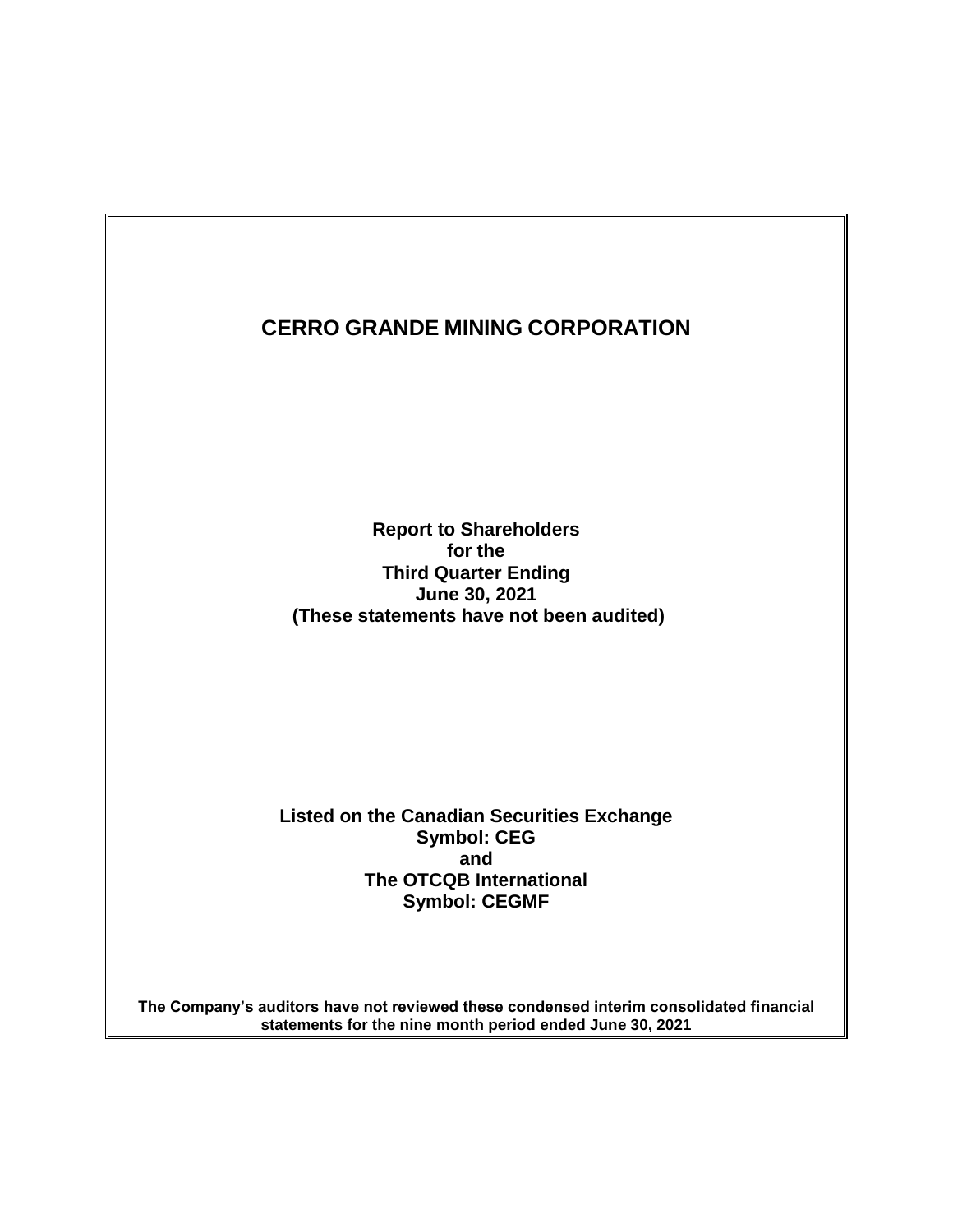Condensed Interim Consolidated Statements of Financial Position As at June 30, 2021 and September 30, 2020

(Expressed in thousands of U.S. dollars, except per share amounts)

|                                                            |              | June 30,   | September 30, |
|------------------------------------------------------------|--------------|------------|---------------|
|                                                            | <b>Notes</b> | 2021       | 2020          |
|                                                            |              | \$         | \$            |
| <b>ASSETS</b>                                              |              |            |               |
| <b>Current assets</b>                                      |              |            |               |
| Cash                                                       |              | 5          | 15            |
| Receivables and advances                                   | 4            | 11         | 9             |
| Recoverable taxes                                          |              | 3          | 2             |
|                                                            |              | 19         | 26            |
| Non-current assets                                         |              |            |               |
| Deposits                                                   | 5            | 1,694      |               |
| Due from related parties                                   | 11           |            | 601           |
|                                                            |              | 1,694      | 601           |
| <b>Total assets</b>                                        |              | 1,713      | 627           |
| <b>LIABILITIES</b>                                         |              |            |               |
| <b>Current liabilities</b>                                 |              |            |               |
| Trade and other payables                                   | 6            | 172        | 125           |
| Due to related parties                                     | 11           | 1,028      | 1,003         |
| Other debt                                                 | 7            | 245        | 234           |
|                                                            |              | 1,445      | 1,362         |
| <b>Non-Current liabilities</b>                             |              |            |               |
| Long Term Debt                                             | 8            | 5,496      | 4,932         |
|                                                            |              | 5,496      | 4,932         |
| <b>Total liabilities</b>                                   |              | 6,941      | 6,294         |
| <b>SHAREHOLDES' DEFICIENCY</b>                             |              |            |               |
| Share capital                                              | 9            | 92,302     | 90,092        |
| Contributed surplus                                        |              | 8,575      | 8,575         |
| Deficit                                                    |              | (106, 105) | (104, 334)    |
| Total shareholders' deficiency                             |              | (5, 228)   | (5,667)       |
| Total liabilities and shareholders' deficiency             |              | 1,713      | 627           |
| Nature of operations and going concern assumption (Note 1) |              |            |               |

Approved by the Board of Directors

#### **(Signed) Paul J. DesLauriers** Chairman **(Signed) Peter Hogg** Interim CEO & Director

The accompanying notes form an integral part of these consolidated financial statements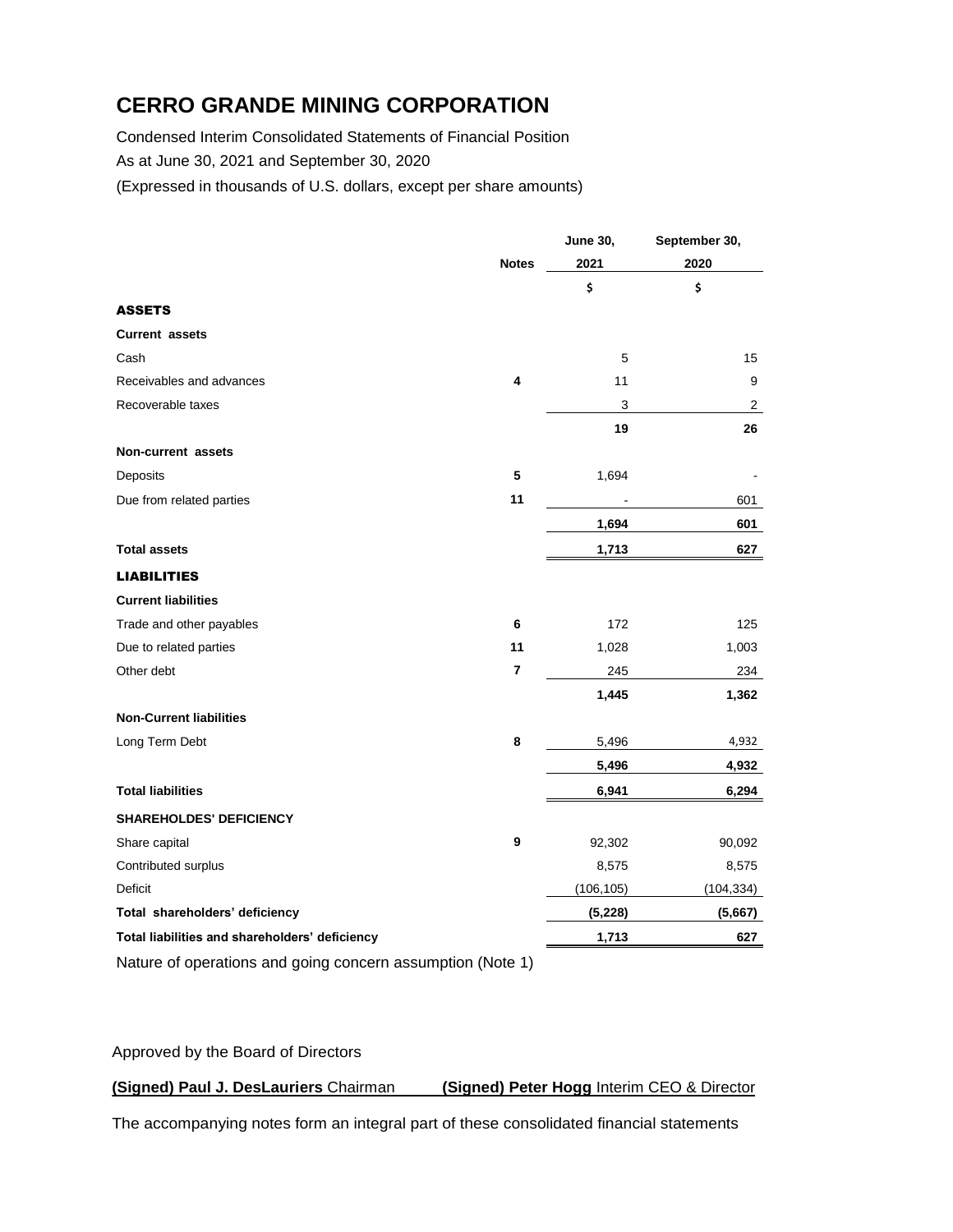Condensed Interim Consolidated Statements Loss and Other Comprehensive Loss For the nine month period ended June 30, 2021 and 2020

(Expressed in thousands of U.S. dollars, except per share amounts)

|                                                                      |             | Three months ended<br><b>June 30,</b> |             | Nine months ended |  |
|----------------------------------------------------------------------|-------------|---------------------------------------|-------------|-------------------|--|
|                                                                      |             |                                       |             | <b>June 30,</b>   |  |
|                                                                      | 2021        | 2020                                  | 2021        | 2020              |  |
|                                                                      | \$          | \$                                    | \$          | \$                |  |
| <b>Expenses</b>                                                      |             |                                       |             |                   |  |
| General, sales and administrative                                    | 139         | 97                                    | 1,254       | 399               |  |
| Foreign exchange                                                     | (44)        | (12)                                  | (59)        | 47                |  |
| Interest                                                             | 4           | 3                                     | 11          | 11                |  |
| Accretion expense                                                    | 19          |                                       | 56          |                   |  |
| Unrealized loss on derivative liability                              | 418         |                                       | 509         |                   |  |
|                                                                      | 536         | 88                                    | 1,771       | 459               |  |
| Loss before income taxes                                             | (536)       | (88)                                  | (1,771)     | (459)             |  |
| Loss and comprehensive loss for the year                             | (536)       | (88)                                  | (1,771)     | (459)             |  |
| Basic and diluted loss per share                                     | (0.00)      | (0.00)                                | (0.00)      | (0.00)            |  |
| Weighted average number of shares outstanding<br>- basic and diluted | 396,429,993 | 339,390,784                           | 396,429,993 | 339,390,784       |  |

The accompanying notes are an integral part of these consolidated financial statements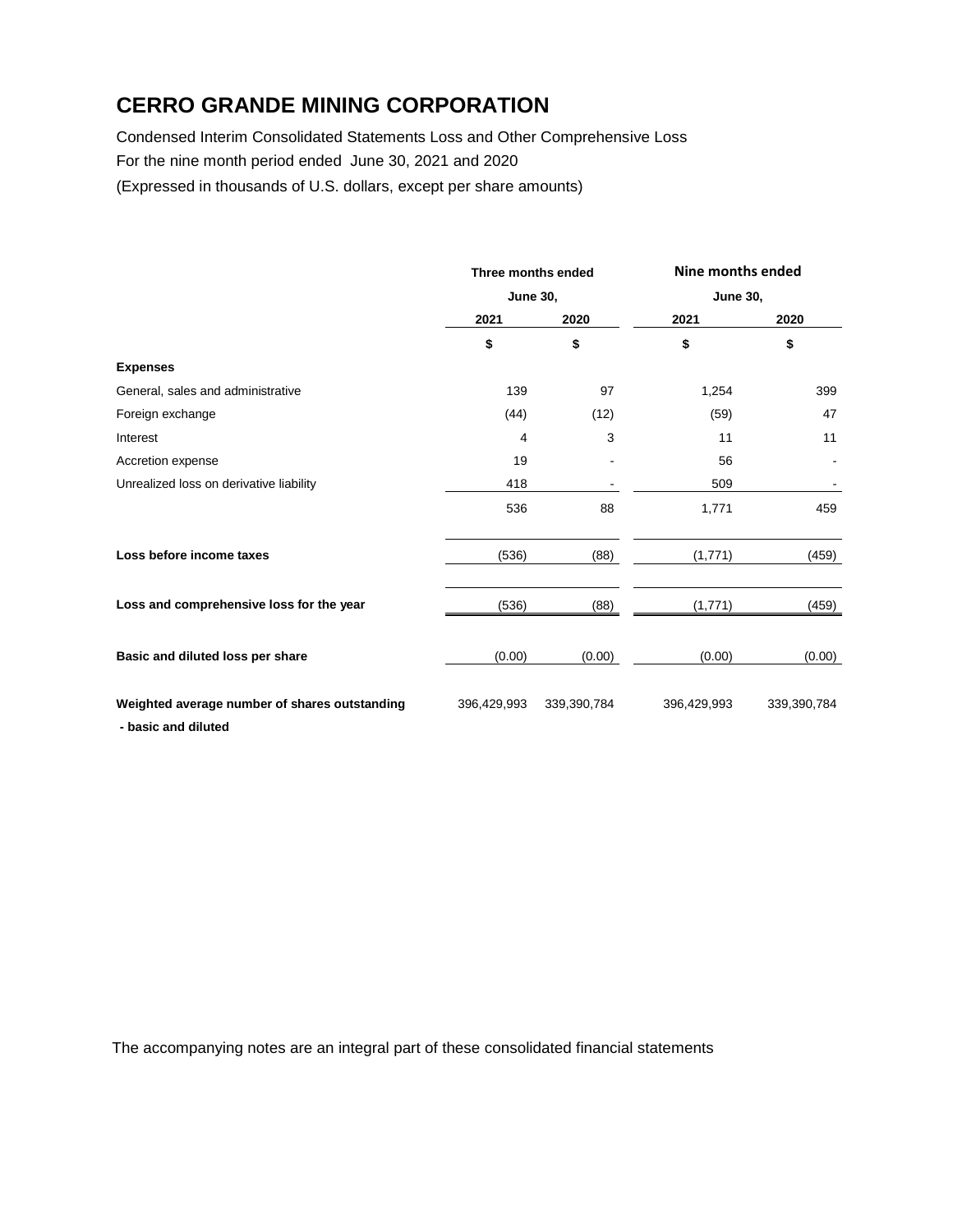Condensed Interim Consolidated Statements of Changes in Shareholders' Deficiency

For the nine month period ended June 30, 2021 and 2020

(Expressed in thousands of U.S. dollars, except per share amounts)

|                                          | Share capital            |                          | <b>Warrants</b>          | <b>Contributed</b> | <b>Convertible</b>       | <b>Deficit</b>           | <b>Total deficiency</b> |
|------------------------------------------|--------------------------|--------------------------|--------------------------|--------------------|--------------------------|--------------------------|-------------------------|
|                                          | Number of                | Amount                   |                          | surplus            | unsecured                |                          |                         |
|                                          | shares                   |                          |                          |                    | debentures               |                          |                         |
| Balance - October 1, 2019                | 339,390,784              | 90,092                   | 379                      | 8,194              | $\sim$                   | (102, 603)               | (3,938)                 |
| <b>Expiry of Warrants</b>                | $\overline{\phantom{a}}$ |                          | (379)                    | 379                |                          | $\overline{\phantom{a}}$ | $\sim$                  |
| Equity portion of convertible debentures | $\blacksquare$           | $\overline{\phantom{a}}$ | $\overline{\phantom{a}}$ | $\blacksquare$     | 1,333                    |                          | 1,333                   |
| Net loss                                 |                          |                          | $\overline{\phantom{a}}$ |                    | $\overline{\phantom{a}}$ | (459)                    | (459)                   |
| Balance - June 30, 2020                  | 339,390,784              | 90,092                   | ٠                        | 8,573              | 1,333                    | (103,062)                | (3,064)                 |
|                                          |                          |                          |                          |                    |                          |                          |                         |
| Balance - October 1, 2020                | 339,390,784              | 90,092                   |                          | 8,575              | $\sim$                   | (104, 334)               | (5,667)                 |
| Shares issued (Note 5)                   | 44,055,102               | 1,694                    | $\overline{\phantom{a}}$ |                    | $\blacksquare$           | $\overline{\phantom{a}}$ | 1,694                   |
| Shares issued (Note 9(b)(ii))            | 12,984,107               | 516                      | $\overline{\phantom{a}}$ |                    |                          |                          | 516                     |
| Net loss                                 |                          |                          |                          |                    |                          | (1,771)                  | (1,771)                 |
| Balance - June 30, 2021                  | 396,429,993              | 92,302                   | $\blacksquare$           | 8,575              |                          | (106, 105)               | (5, 228)                |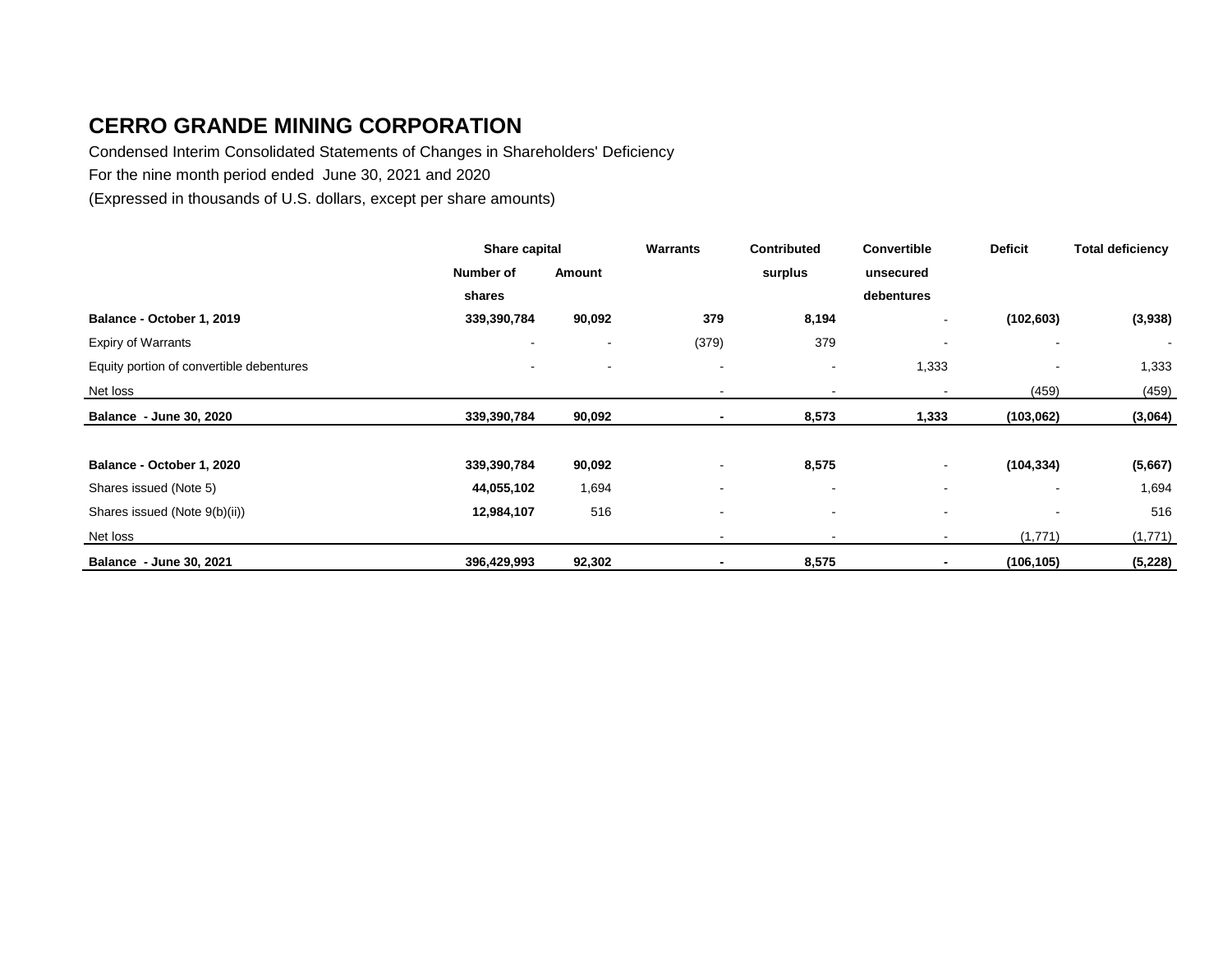Condensed Interim Consolidated Statements of Cash Flows For the nine month period ended June 30, 2021 and 2020 (Expressed in thousands of U.S. dollars, except per share amounts)

|                                                           | Three months ended |                 |                 | Nine months ended |  |
|-----------------------------------------------------------|--------------------|-----------------|-----------------|-------------------|--|
|                                                           | <b>June 30,</b>    | <b>June 30,</b> | <b>June 30,</b> | <b>June 30,</b>   |  |
|                                                           | 2021               | 2,020           | 2021            | 2,020             |  |
|                                                           | \$                 | \$              | \$              | \$                |  |
| <b>Operating Activities</b>                               |                    |                 |                 |                   |  |
| Net loss for the period                                   | (536)              | (88)            | (1,771)         | (459)             |  |
| Items not involving cash:                                 |                    |                 |                 |                   |  |
| Accrued interest                                          | 4                  |                 | 11              |                   |  |
| Accretion of convertible debentures                       | 18                 |                 | 55              |                   |  |
| Unrealized loss on derivative liability                   | 418                |                 | 509             |                   |  |
|                                                           | (96)               | (88)            | (1, 196)        | (459)             |  |
| Change in non-cash working capital relating to operations | (18)               | (5)             | (345)           | (10)              |  |
| Net cash used by operating activities                     | (114)              | (93)            | (1, 541)        | (469)             |  |
| <b>Financing activities</b>                               |                    |                 |                 |                   |  |
| Due to and from related parties                           | 114                | 94              | 930             | 446               |  |
| Forgiveness of debt                                       |                    |                 | 601             |                   |  |
|                                                           | 114                | 94              | 1,531           | 446               |  |
| Increase (decrease) in cash                               |                    | 1               | (10)            | (23)              |  |
| Cash - Beginning of period                                | 15                 | 13              | 15              | 37                |  |
| Cash - End of period                                      | 15                 | 14              | 5               | 14                |  |

The accompanying notes form an integral part of these consolidated financial statements.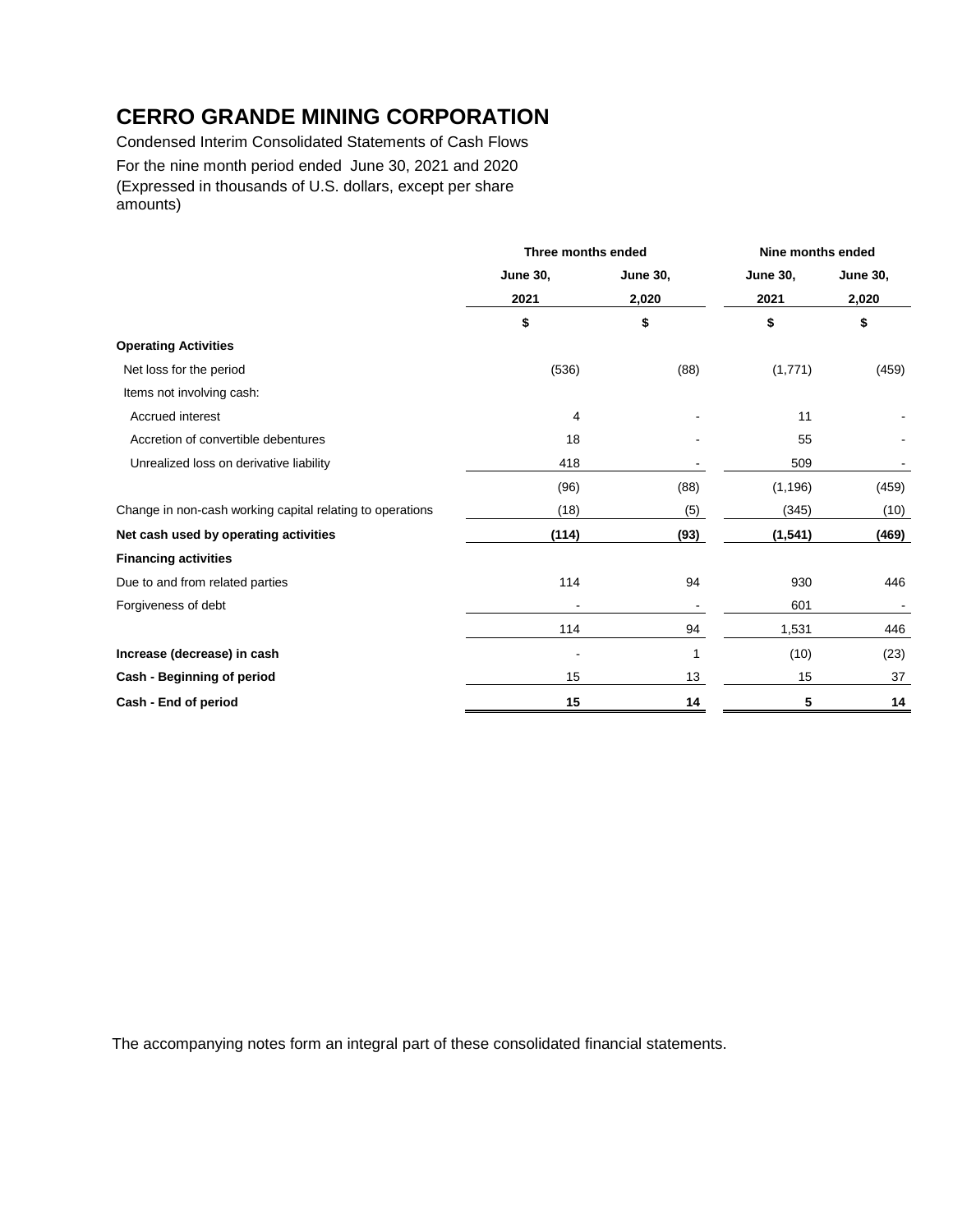#### **1. NATURE OF OPERATIONS AND GOING CONCERN ASSUMPTION**

Cerro Grande Mining Corporation (the "Company" or "CEG") and its subsidiaries is a mining, exploration and development company, which produced gold, silver and copper, with operations mainly in Chile. The Company is incorporated under the Canada Business Corporations Act, and its common shares are listed on the Canadian Securities Exchange ("CSE") trading under the symbol "CEG" and on the OTCQB trading under the symbol "CEGMF". The Company is domiciled in Canada and the address of its records office is 1 King Street West, Suite 4009, Toronto, ON, M5H 1A1, Canada. The registered office is 1810 University Avenue, Suite 800, Toronto, ON M5H 2X7, Canada.

These consolidated financial statements have been prepared on a going concern basis, which contemplates, that the Company will continue in operations for the near future and will be able to realize its assets and discharge its liabilities in the normal course of business. As at June 30, 2021, the Company has a working capital deficit of \$1,426 (2020 – deficit \$1,211).

With the bankruptcy of its only cash generating entity (Minera Pimentón) during the year ended September 30, 2017, the certainty of future profitability and availability of sources of additional financing cannot be assured at this time and accordingly, these material uncertainties cast significant doubt about the Company's ability to continue as a going concern. The consolidated financial statements do not include adjustments to the carrying values and classifications of recorded assets, liabilities, related revenues, and expenses that would be necessary should the Company be unable to continue as a going concern and those adjustments may be material.

In March 2020, the World Health Organization declared coronavirus COVID-19 a global pandemic. This contagious disease outbreak, which has continued to spread, and any adverse public health developments, has adversely affected workforces, economies, and financial markets globally, potentially leading to an economic downturn. It is not possible for the Company to predict the duration or magnitude of the adverse results of the outbreak and its effects on the Company's business or results of operations this time.

#### **2. BASIS OF PRESENTATION**

#### **a) Statements of compliance**

These unaudited condensed interim consolidated financial statements are expressed in thousands of US dollars and have been prepared in compliance with International Financial Reporting Standards ("IFRS") as issued by the International Standards Board ("IASB") including IAS34 Interim Financial Reporting. The condensed interim consolidated financial statements should be read in conjunction with the Company's annual consolidated financial statements for the year ended September 30, 2020, which have been prepared in accordance with IFRS as issued by the IASB. The accounting policies and the application adopted are consistent with those disclosed in Note 3 to the Company's consolidated financial statements for the year ended September 30, 2020 except as described below. The preparation of condensed interim consolidated financial statements requires management to make judgments, estimates and assumptions that affect the application of policies and reported amounts of assets, liabilities and expenses. All financial information presented in USD has been rounded to the nearest thousand unless otherwise stated.

The Board of Directors approved these interim consolidated financial statements on August 30, 2021.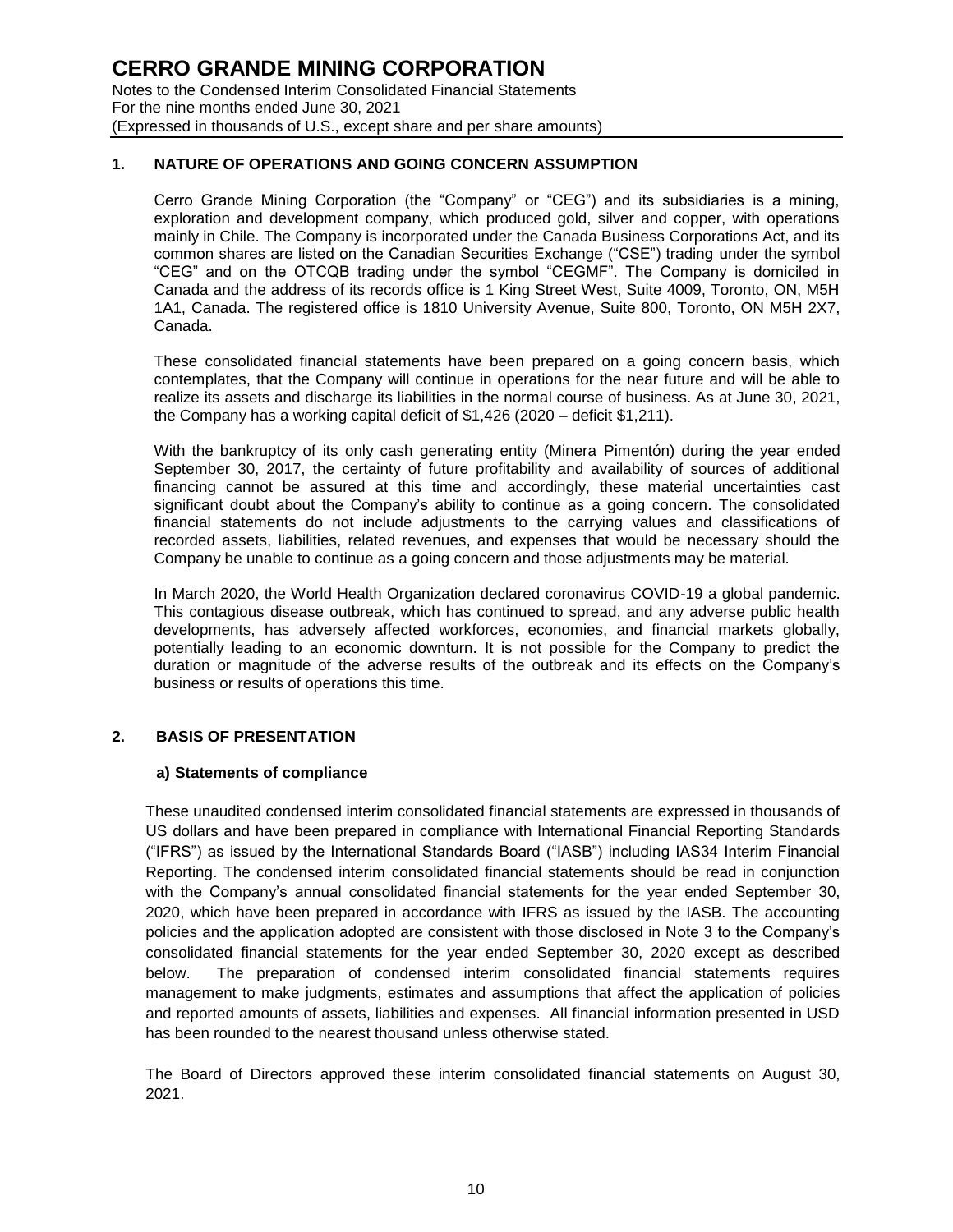Notes to the Consolidated Financial Statements For the nine months ended June 30, 2021 (Expressed in thousands of U.S., except share and per share amounts)

#### **2. BASIS OF PRESENTATION** – (*Continued)*

#### **b) Basis of preparation**

These consolidated financial statements have been prepared under the historical cost basis, except for certain financial assets and liabilities that are measured at fair value through profit and loss including derivative instruments. In addition, these financial statements have been prepared using the accrual basis of accounting, except for cash flow information. All amounts are expressed in thousands of US dollars, except share and per share amounts.

#### **c) Use of estimates and judgements**

The preparation of financial statements in conformity with IFRS requires the Company to make estimates and assumptions that affect the reported amounts of assets and liabilities and disclosure of contingent assets and liabilities at the date of the consolidated financial statements and the reported amounts of revenues and expenses during the reporting period. The Company also makes estimates and assumptions concerning the future. The determination of estimates requires the exercise of judgement based on various assumptions and other factors such as historical experience and current and expected economic conditions. Actual results could differ from those estimates.

i) Significant judgements in applying accounting policies

The areas which require management to make significant judgements in applying the Company's accounting policies in determining carrying values include, but are not limited to:

a) Taxes

The Company is subject to income taxes in various jurisdictions. Significant judgment is required in determining the provision for income taxes, due to the complexity of legislation. There are many transactions and calculations for which the ultimate tax determination is uncertain during the ordinary course of business.

ii) Significant accounting estimates and assumptions

The areas which require management to make significant estimates and assumptions in determining carrying values include, but are not limited to:

a) Deferred taxes

The Company recognizes the deferred tax benefit related to deferred income and resource tax assets to the extent recovery is probable. Assessing the recoverability of deferred income tax assets requires management to make significant estimates of future taxable profit. To the extent that future cash flows and taxable profit differ significantly from estimates, the ability of the Company to realize the net deferred tax assets recorded at the statement of financial position date could be impacted. In addition, future changes in tax laws could limit the ability of the Company to obtain tax deductions in future periods from deferred income and resource tax assets.

b) The valuation of an equity conversion option derivative is subject to estimation at the date of issuance and at each reporting period using pricing models such as the Black-Scholes option valuation model. The option valuation model requires the input of highly subjective assumptions including the expected share price volatility. Such subjective input assumptions can materially affect the calculated fair value.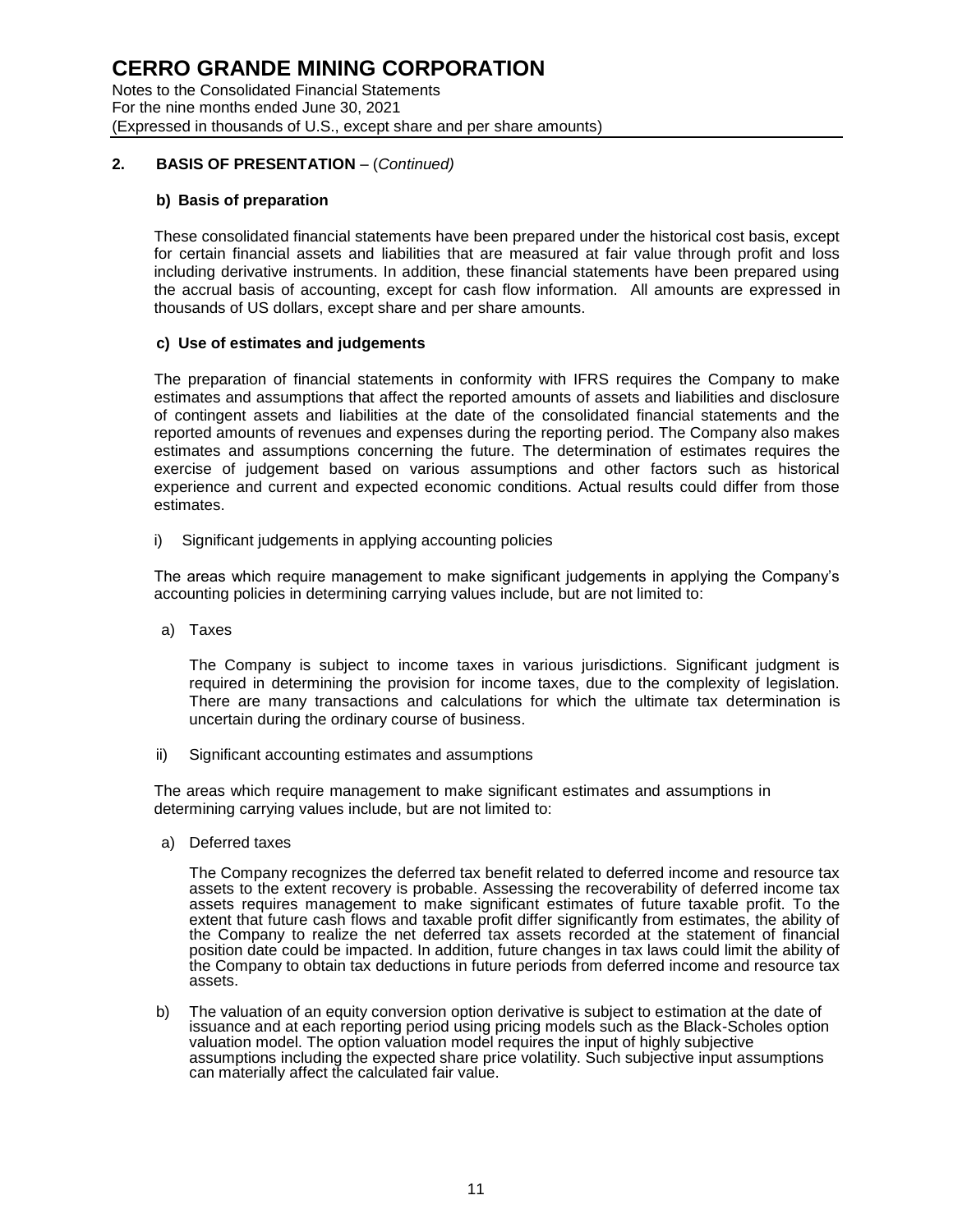Notes to the Consolidated Financial Statements For the nine months ended June 30, 2021 (Expressed in thousands of U.S., except share and per share amounts)

#### **3. SUMMARY OF SIGNIFICANT ACCOUNTING POLICIES**

The significant accounting policies used in the preparation of these consolidated financial statements are described below:

#### **a) Basis of consolidation**

These consolidated financial statements include the accounts of the Company and its subsidiaries. All intercompany balances, transactions, income and expenses, and profits or losses have been eliminated on consolidation. The Company consolidates subsidiaries where they have the ability to exercise control. Control exists when an investor is exposed, or has rights, to variable returns from its involvement with an investee and has the ability to affect those returns through its power over the investee.

#### **b) Foreign currency translation and transactions**

The Company presents its financial statement in U.S. dollars. This is also the functional currency of CEG and its subsidiaries.

The Company's foreign currency transactions and balances denominated in foreign currencies are translated into the Company's functional currency, the U.S. dollar, as follows:

Foreign currency transactions are translated into the functional currency using exchange rates prevailing at the dates of the transactions or valuation where items are re-measured. Foreign exchange gains and losses resulting from the settlement of such transactions and year-end translation of monetary items are recognized in the statement of loss and other comprehensive loss under "Foreign exchange".

#### **c) Cash and cash equivalents**

Cash and cash equivalents include cash on hand, deposits held with banks and other short-term liquid investments with original maturities of three months or less, which are subject to an insignificant risk of changes in value except for foreign exchange risk. As at December 31, 2020 and 2019, the Company does not hold any cash equivalents.

#### **d) Financial instruments**

#### Financial assets

Financial assets are classified as either financial assets at fair value through profit or loss, amortized cost, or fair value through other comprehensive income. The Company determines the classification of its financial assets at initial recognition.

Fair value through profit or loss ("FVTPL") - financial assets are classified in this category if they are a derivative instrument, an equity instrument for which the Company has not made the irrevocable election to classify as fair value through other comprehensive income ("FVTOCI"), or a debt instrument that is not held within a business model whose objective includes holding the financial assets in order to collect contractual cash flows that are solely payments of principal and interest. Gains and losses arising from changes in fair value are recognized in profit and loss. The Company's cash is recorded at FVTPL.

*Amortized cost* – financial assets are classified as measured at amortized cost if both of the following criteria are met and the financial assets are not designated as FVTPL: 1) The objective of the Company's business model for these financial assets is to collect their contractual cash flows; and 2) the assets contractual cash flow represents solely payments of principal and interest.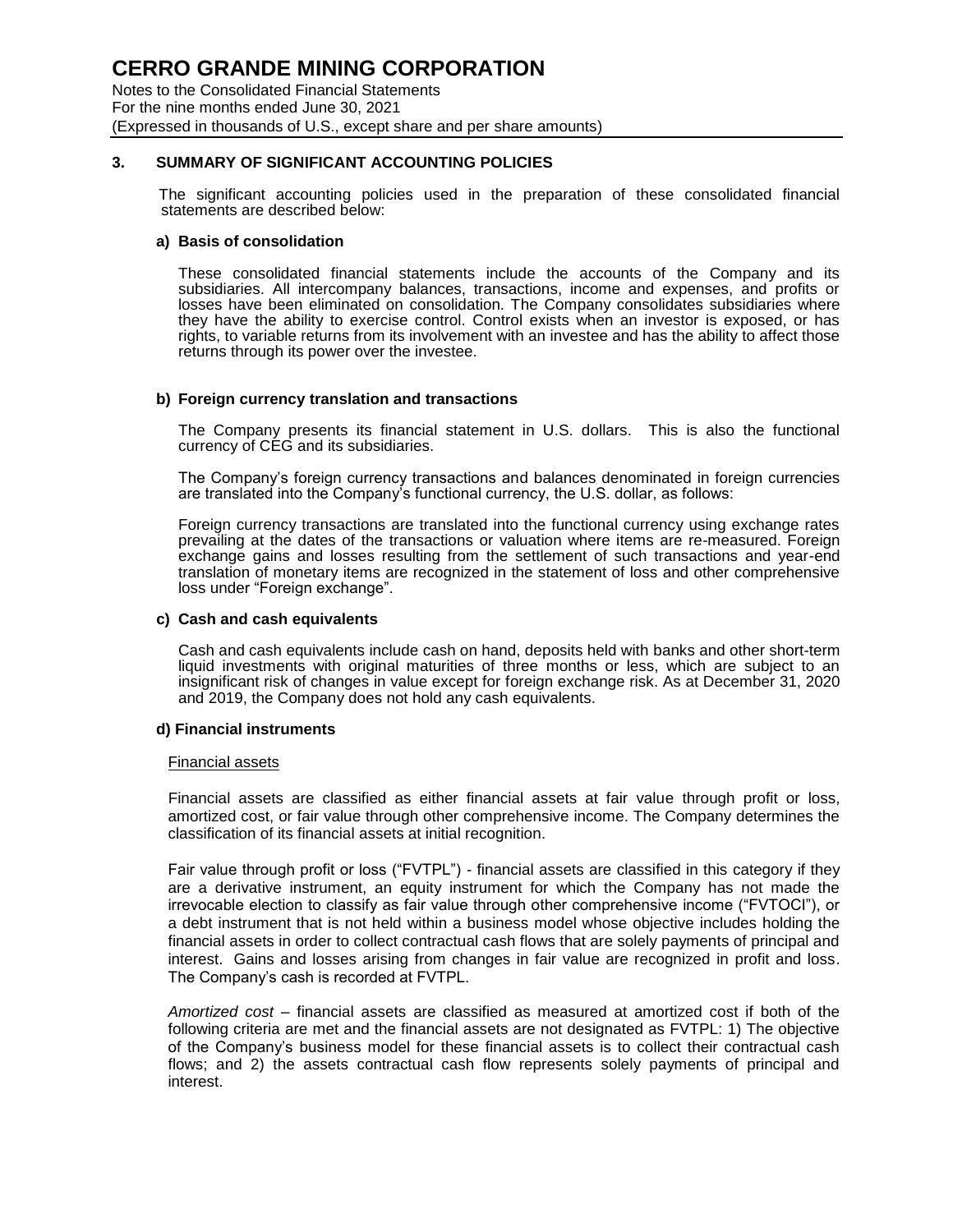### **CERRO GRANDE MINING CORPORATION** Notes to the Condensed Interim Consolidated Financial Statements

For the nine months ended June 30, 2021 (Expressed in thousands of U.S., except share and per share amounts)

### **3. SUMMARY OF SIGNIFICANT ACCOUNTING POLICIES** – (*Continued)*

The Company's receivables and due from related parties are recorded at amortized cost.

#### *Impairment of financial assets*

The Company assesses all information available, including on a forward-looking basis, the expected credit losses associated with its assets carried at amortized cost. The impairment methodology applied depends on whether there has been a significant increase in credit risk. To assess whether there is a significant increase in credit risk, the Company compares the risk of a default occurring on the asset as the reporting date, with the risk of default as at the date of initial recognition, based on all information available, and reasonable and supportive forward-looking information.

#### Financial liabilities

The Company classifies its financial liabilities into one of two categories, depending on the purpose for which the liability was incurred. The Company's accounting policy for each category is as follows:

*Fair value through profit or loss* - This category comprises derivatives, or liabilities acquired or incurred principally for the purpose of selling or repurchasing it in the near term. They are carried in the statement of financial position at fair value with changes in fair value recognized in profit and loss.

*Amortized cost:* This category includes trade and other payables, due to related parties and other debt and long term debt, which are recognized at amortized cost.

Convertible Debenture: On the issue of a convertible debenture, the Company determines whether the financial instrument is a compound instrument or a hybrid instrument. In a compound instrument, the fair value of the liability component is determined by discounting the contractual future cash flows using a market rate for a non-convertible instrument with similar terms. In a hybrid instrument , the fair value of the liability component is the residual value of the proceeds after the equity conversion option derivative fair value is determined unless the entire convertible financial instrument is designated as a financial liability at FVTPL, in which case, the entire convertible financial instrument is measured at fair value.

Subsequent to initial recognition, the Company measures the debt component of both a compound and a hybrid financial instrument at amortized cost using the effective interest method. The equity component of a compound financial instrument is not re-measured subsequent to initial recognition. The equity conversion option of a hybrid financial instrument is marked to market at the reporting date and changes to the fair value are charged or credited to profit and loss.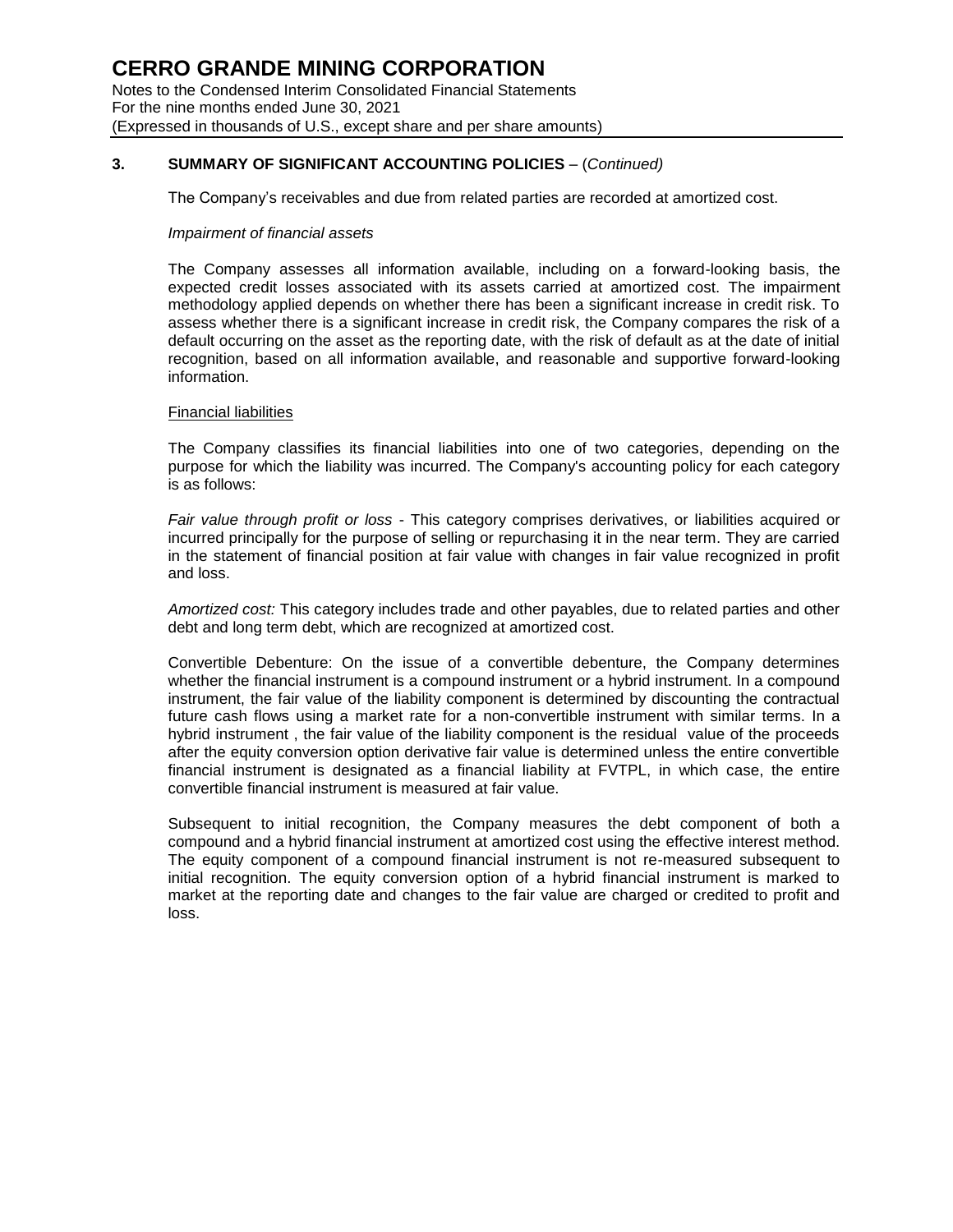Notes to the Condensed Interim Consolidated Financial Statements For the nine months ended June 30, 2021 (Expressed in thousands of U.S., except share and per share amounts)

#### **4. RECEIVABLES AND ADVANCES**

|                          | <b>June 30,</b> | September 30, |
|--------------------------|-----------------|---------------|
|                          | 2021            | 2020          |
|                          | \$              | \$            |
| <b>Sundry Debtors</b>    | 11              | 9             |
| <b>Total receivables</b> | 11              | 9             |

The Company has no trade receivables for the periods presented.

### **5. DEPOSITS**

|                       | <b>June 30,</b> | September 30,  |
|-----------------------|-----------------|----------------|
|                       | 2021            | 2020           |
|                       | \$              | \$             |
| Deposit               | 1,694           | -              |
| <b>Total deposits</b> | 1,694           | $\blacksquare$ |

The Company's subsidiary Minera Til Til Spa signed an Asset Purchase Agreement (the "APA") with Minera Tamidak Limitada ("Tamidak"), a private Chilean company owned by a director, and paid the first installment under the APA of 44,055,102 Common Shares of the Company. The APA agreement states that Tamidak will transfer certain assets, rights and obligations of Tamidak relating to the Pimenton Copper Gold Mining Project, which is still to be completed.

#### **6. TRADE AND OTHER PAYABLES**

Details are as follows:

|                                        | <b>June 30.</b> | September 30,<br>2020 |  |
|----------------------------------------|-----------------|-----------------------|--|
|                                        | 2021            |                       |  |
|                                        | \$              | \$                    |  |
| Trade payables                         | 163             | 121                   |  |
| Other payables and accrued liabilities | 9               |                       |  |
| Total trade and other payables         | 172             | 125                   |  |

#### **7. OTHER DEBT**

|                       | <b>June 30,</b> | September 30, |  |
|-----------------------|-----------------|---------------|--|
|                       | 2021            | 2020          |  |
|                       | \$              | \$            |  |
| Gold loan (a & b)     | 245             | 234           |  |
|                       | 245             | 234           |  |
| Less: Current portion | (245)           | 234)          |  |
| Long-term Debt        | $\blacksquare$  |               |  |
|                       |                 |               |  |

Interest paid by the Company was \$nil for the period ended June 30, 2021 (2020 - \$nil).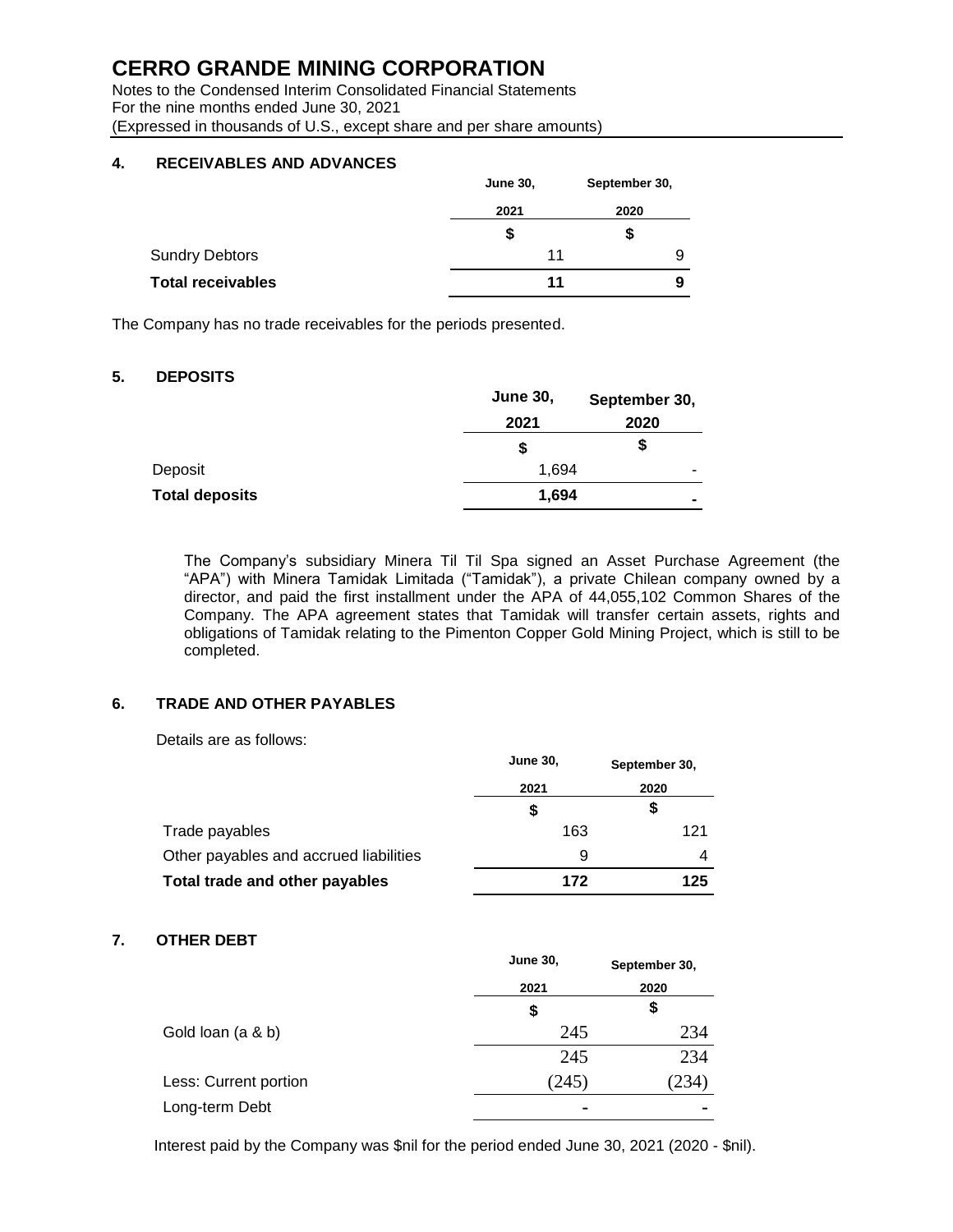a) On November 5, 2014, the Company issued a debenture for \$100 with a maturity date of November 5, 2017 related to a "Gold Loan" agreed to by the parties for an equivalent amount. The debenture bears a fixed annual interest rate of 10% on the outstanding principal amount and is payable on a quarterly basis on the 5th day of February, May, August and November of each year. The payment of the principal is semi-annually on May 6 and November 6 of each year plus the difference in the average gold price per ounce in excess of \$ 1,057 per ounce multiplied by 15.77 ounces of gold. The payment of this excess requires that the Company sell greater than 250 ounces of gold bullion from the Pimenton Mine for a 60 day period prior to repayment. As at June 30, 2021, this loan is in default.

The balance of the Gold Loan at June 30, 2021 is \$24 (2020 - \$22). The derivative liability associated with the fluctuation of the price of gold in the contract as at June 30, 2021 is of \$nil  $(2020 - $nil).$ 

b) On August 22, 2016, the Company issued a second debenture for \$200 with a maturity date of August 22, 2019 related to a "Gold Loan" agreed to by the parties for an equivalent amount. The Company incurred transaction costs on this loan of \$14. The debenture bears a fixed annual interest rate of 8% on the outstanding principal amount and is payable on a quarterly basis on the 25th day of February, May, August and November of each year. The payment of the principal is semi-annually on Feb 25 and August 25 of each year plus the difference in the average gold price per ounce in excess of US\$ 1,260 per ounce multiplied by 26.455 ounces of gold. The payment of this excess requires that the Company sell greater than 250 ounces of gold bullion from the Pimenton Mine for a 60 day period prior to repayment. As at June 30, 2021 this loan is in default.

The principal balance of the Gold Loan at June 30, 2021 is \$167 (2020 - \$167) and unpaid interest amounts to \$55 (2020 - \$41). The derivative liability associated with the fluctuation of the price of gold in the contract as at June 30, 2021 is of \$nil (2020 - \$nil).

#### **8. LONG TERM DEBT**

|                       | <b>June 30,</b> | September 30, |  |
|-----------------------|-----------------|---------------|--|
|                       | 2021            | 2020          |  |
|                       | 5               | 5             |  |
| Auromin               | 2,924           | 2,878         |  |
| Chañar Blanco         | 561             | 552           |  |
| Mario Hernandez A     | -31             | 31            |  |
| Derivative Liability  | 1,980           | 1,471         |  |
| <b>Total Payables</b> | 5,496           | 4,932         |  |

On February 20, 2020 three Debentures were issued in exchange for the cancellation of cash advances and other debt amounts made to the Company, by each of Mario Hernandez, who is also a director and officer of the Company, Compañía Minera Chañar Blanco S.A., a Company owned by Mario Hernández, and Compañía Minera Auromín Ltda., a Company owned by David Thomson, who is also a director and officer of the Company, in the aggregate amount of \$3,787. The Debentures mature on February 20, 2025 and are non-interest bearing.

Mario Hernandez acquired a Debenture in the principal amount of \$34, Compañía Minera Chañar Blanco S.A. acquired a Debenture in the principal amount of \$604 and Compañía Minera Auromín Ltda. acquired a Debenture in the principal amount of \$3,149. The outstanding amount of principal for each Debenture is convertible into Common Shares at a conversion price (the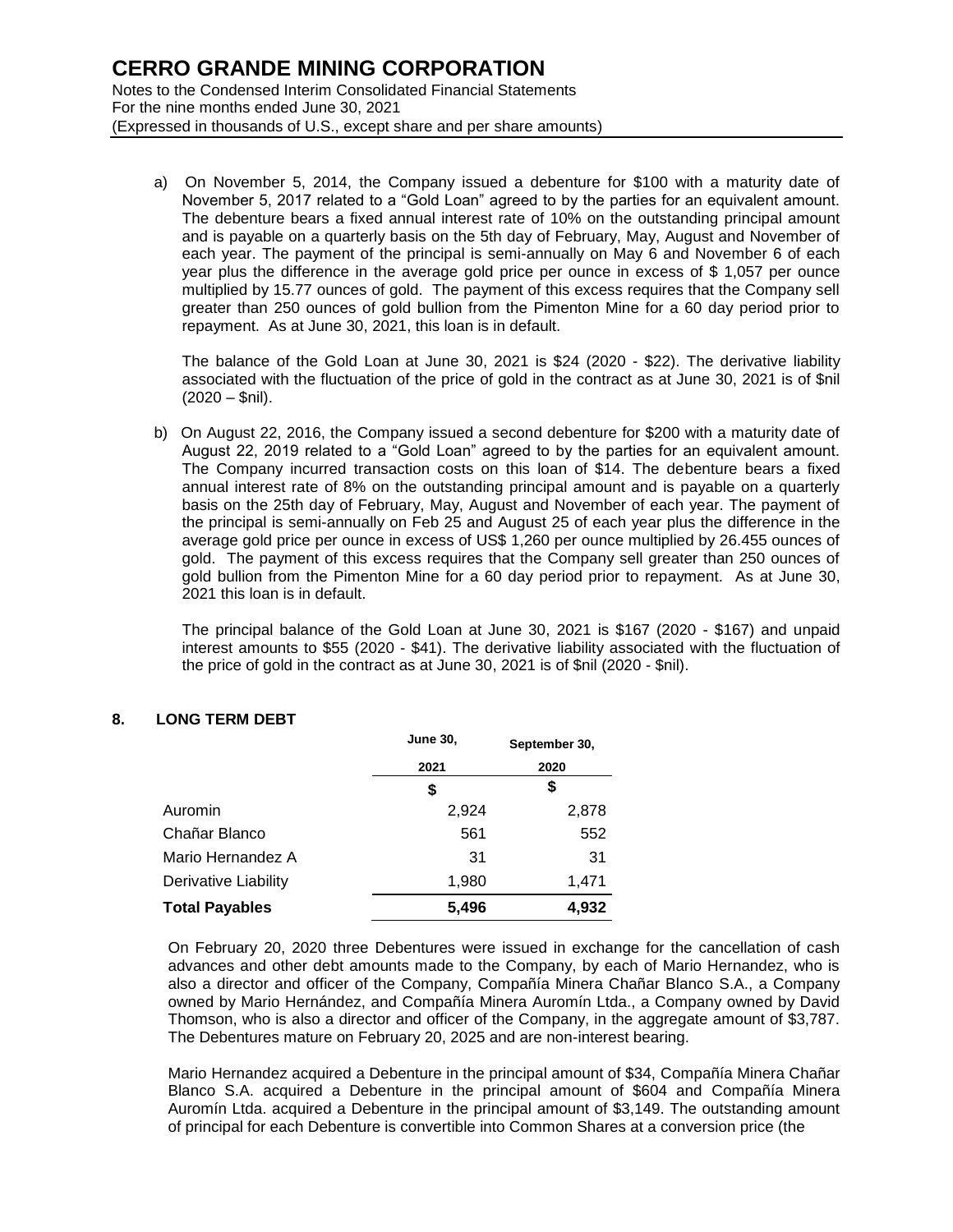#### **8. LONG TERM DEBT–** *(Continued)*

"Conversion Price") equal to the greater of (i) CDN\$0.05 per Common Share, and (ii) the simple average of the closing price per Common Share on the Canadian Securities Exchange (or such other exchange on which the Common Shares may then be listed) for the 15 consecutive trading days period ending immediately prior to the date of the notice of conversion provided by the holder of the Debenture to the Company. On this basis, each of Hernandez, Compañía Minera Chañar Blanco S.A. and Compañía Minera Auromín Ltda., can acquire at their option, at any time after the date that is 180 days from the date hereof until maturity, up to 882,290, 15,680,601 and 81,807,694 Common Shares, respectively, upon conversion of the full amount of principal under their respective Debentures.

The Company may also, at its option, accelerate the conversion (the "Acceleration Right") of all or part of the outstanding principal at the Conversion Price, at any time if the closing price of the Common Shares on the Canadian Securities Exchange, equals or exceeds CDN\$0.15 per Common Share for a period of 20 consecutive trading days (the "Acceleration Period").

At February 20, 2020 as the conversion into common shares is not at a fixed share price, the equity conversion option derivative was fair valued at \$371 using the Black-Scholes pricing model using a share price of CAD\$ 0.005, expected life of 5 years, risk free rate of 1% and a volatility of 348%.

At June 30, 2021, the equity conversion derivative was revalued at US\$1,562 using the Black-Scholes pricing model using a share price of CAD\$0.020, expected life of 3.9 years, risk free rate of 1% and a volatility of 333%. Due to the change in fair value, during the nine month period ended June 30, 2021, a revaluation adjustment loss of \$509 (2020 - \$nil) was recorded in the statement of loss and other comprehensive loss.

During the nine month period ended June 30, 2021, the Company recorded an accretion expense of \$56 (2020 - \$nil) relating to the debenture.

#### **9. SHARE CAPITAL**

|                                  | Number of   |        |  |
|----------------------------------|-------------|--------|--|
|                                  | shares      | Amount |  |
|                                  |             | \$     |  |
| Balance – September 30, 2019     | 339,390,784 | 90,092 |  |
|                                  |             |        |  |
| Balance – September 30, 2020     | 339,390,784 | 90,092 |  |
|                                  |             |        |  |
| Shares issued re APA (Note 5)    | 44,055,102  | 1,694  |  |
| Shares issued (Note $9(b)(ii)$ ) | 12,984,107  | 516    |  |
|                                  |             |        |  |
| Balance – June 30, 2021          | 396,429,993 | 92,302 |  |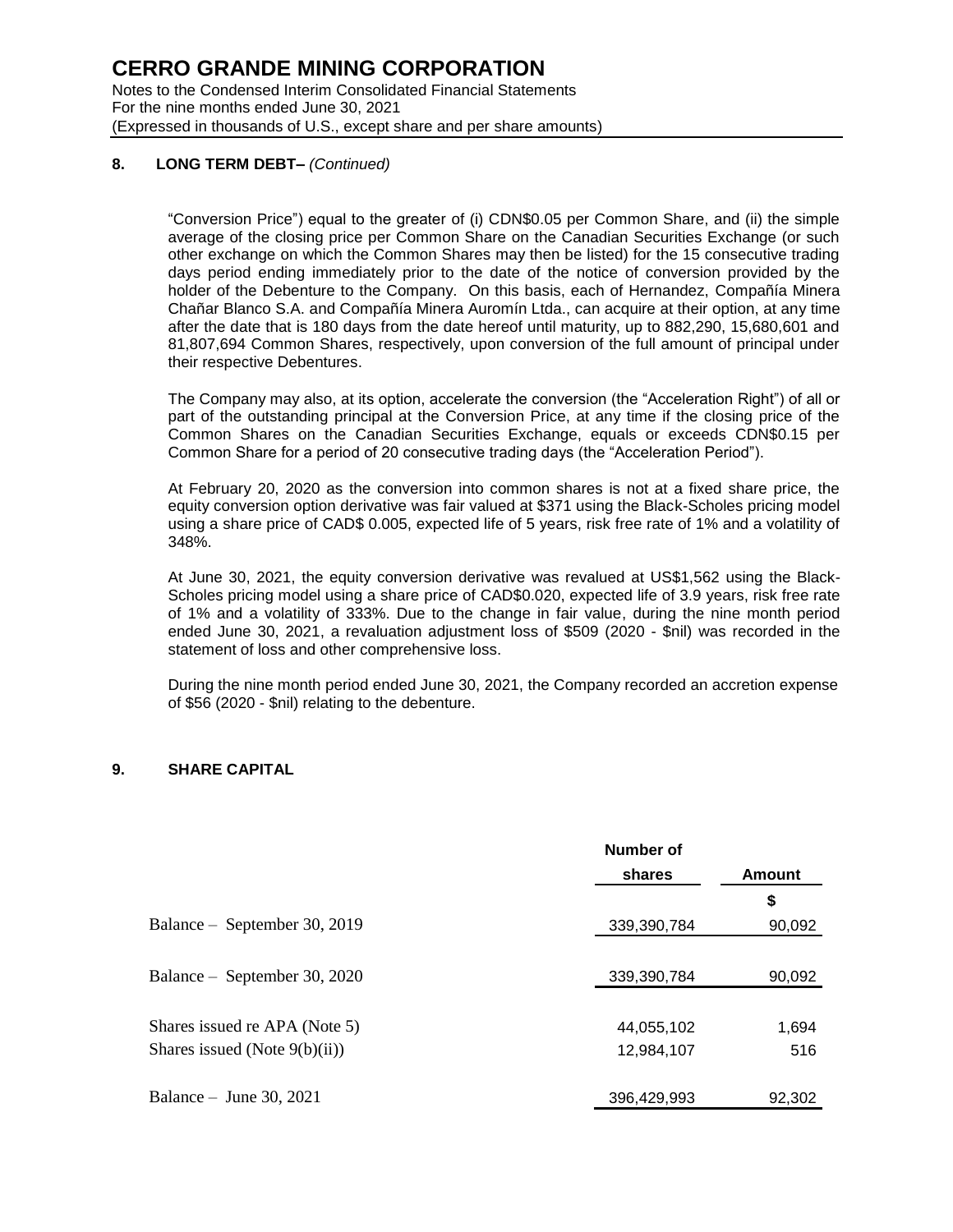Notes to the Consolidated Financial Statements For the nine months ended June 30, 2021 (Expressed in thousands of U.S., except share and per share amounts)

#### **9. SHARE CAPITAL –** *(Continued)*

#### **a) Authorized capital**

The authorized capital of the Company consists of an unlimited number of common shares, with no par value.

#### **b) Issued and outstanding**

- (i) On December 1, 2020, the Company issued 44,055,102 common shares to Tamidak, a company owned by a director, in payment of the first installment of the APA agreement (Note 5).
- (ii) On May 4, 2021, the company issued 12,984,107 common shares to Stephen W. Houghton in payment on his retirement as CEO of the Company, dated March 31, 2021. Mr. Houghton continued as President and Director of the Company on a non-paid basis until August 2, 2021.

#### **c) Share option plan**

The Company has a share option plan (the "Plan") whereby, from time to time at the discretion of the Board of Directors, share options are granted to directors, officers, employees, certain consultants and service providers. The maximum number of common shares issuable under the Plan is 38,344,590 common shares and 5,000,000 common shares issuable under the share bonus plan, within the Plan, to eligible participants.

The aggregate number of shares which may be issued pursuant to stock options which remain outstanding shall not exceed 10% of the issued and outstanding shares. The Board of Directors determines the vesting period for each award granted under the plans at its discretion. The plan provides for a minimum term of 10 years for stock options.

The maximum number of shares which may be issued pursuant to the share bonus plan cannot exceed 2% of the aggregate number of shares issued and outstanding shares.

A continuity schedule of outstanding stock options is as follows:

|                              | <b>Number of</b><br>options | Weighted<br>average<br>exercise price<br>CA\$ |
|------------------------------|-----------------------------|-----------------------------------------------|
| Balance - September 30, 2019 | 9,049,000                   | 0.03                                          |
| Balance - September 30, 2020 | 9,049,000                   | 0.03                                          |
| Expired March 22, 2021       | (6,487,000)                 | 0.02                                          |
| Balance - June 30, 2021      | 2,562,000                   | 0.05                                          |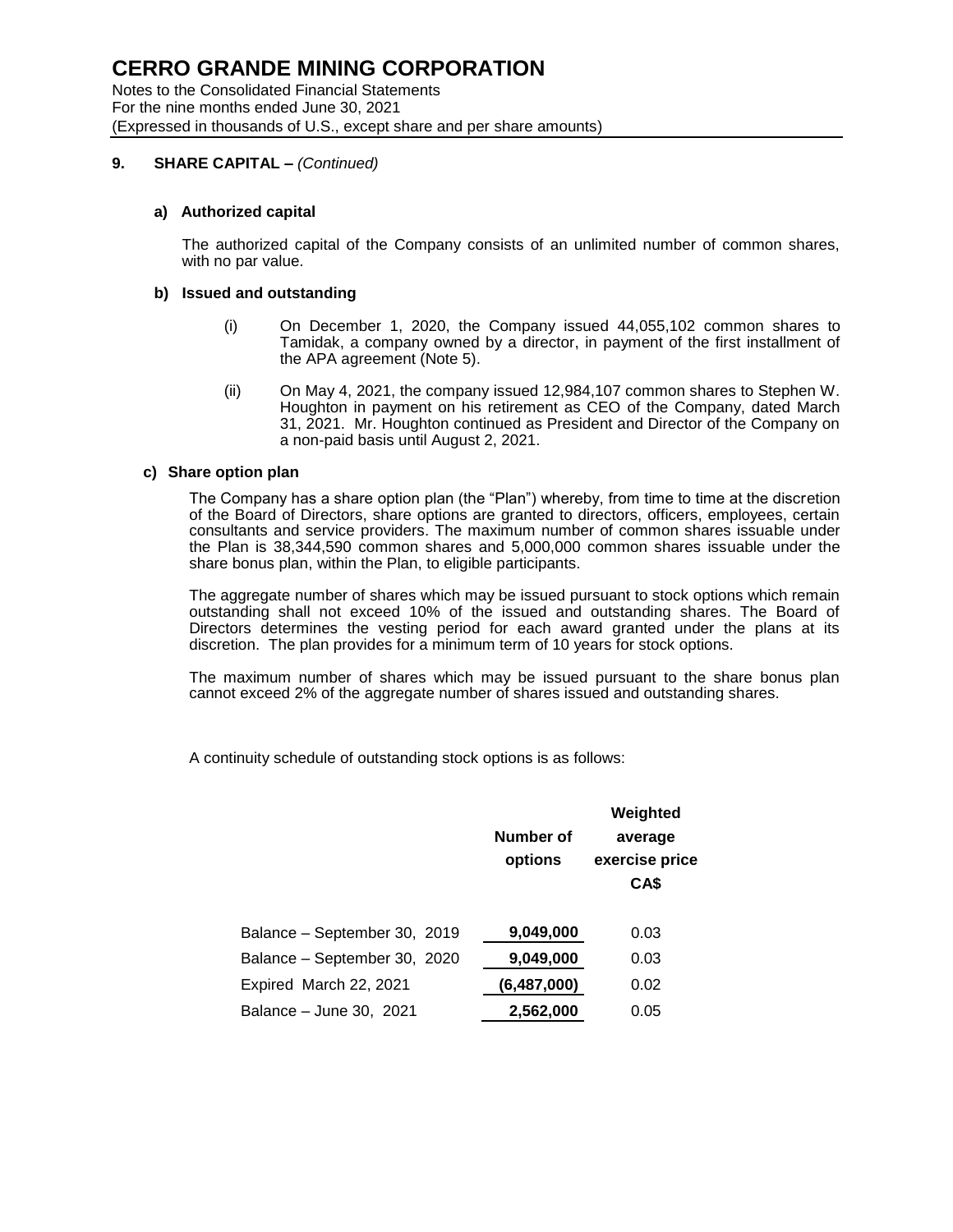Notes to the Consolidated Financial Statements For the nine months ended June 30, 2021 (Expressed in thousands of U.S., except share and per share amounts)

#### **9. SHARE CAPITAL –** *(Continued)*

Options outstanding as at June 30, 2021 are as follows:

| Number of<br>options | Weighted<br>average<br>remaining<br>contractual life<br>(years) | Weighted<br>average<br>exercise<br>price<br>CA\$ | <b>Options</b><br>exercisable |
|----------------------|-----------------------------------------------------------------|--------------------------------------------------|-------------------------------|
| 2,562,000            | 2.16                                                            | 0.05                                             | 2,562,000                     |
| 2,562,000            |                                                                 |                                                  | 2,562,000                     |

During the nine month period ended June 30, 2021, the Company recognized a total of \$nil (2019 - \$nil) related to the vesting of options granted.

#### **10. SEGMENT INFORMATION**

In determining reportable operating segments, management reviews various factors, including geographic location, quantitative thresholds, and managerial structure.

The Company operates in one reportable operating segment, being the acquisition, exploration and development of mineral properties.

Geographic information is as follows:

| June 30, 2021                   |    | Canada | <b>Chile</b> | <b>United States</b> |                      | Total |
|---------------------------------|----|--------|--------------|----------------------|----------------------|-------|
| Due from related parties        | \$ |        |              |                      |                      |       |
| <b>Total Non-current assets</b> | \$ |        |              |                      |                      |       |
| September 30, 2020              |    | Canada | <b>Chile</b> |                      | <b>United States</b> | Total |
| Due from related parties        | \$ | 318    |              |                      | 283                  | 601   |
| <b>Total Non-current assets</b> |    | 318    |              |                      | 283                  | 601   |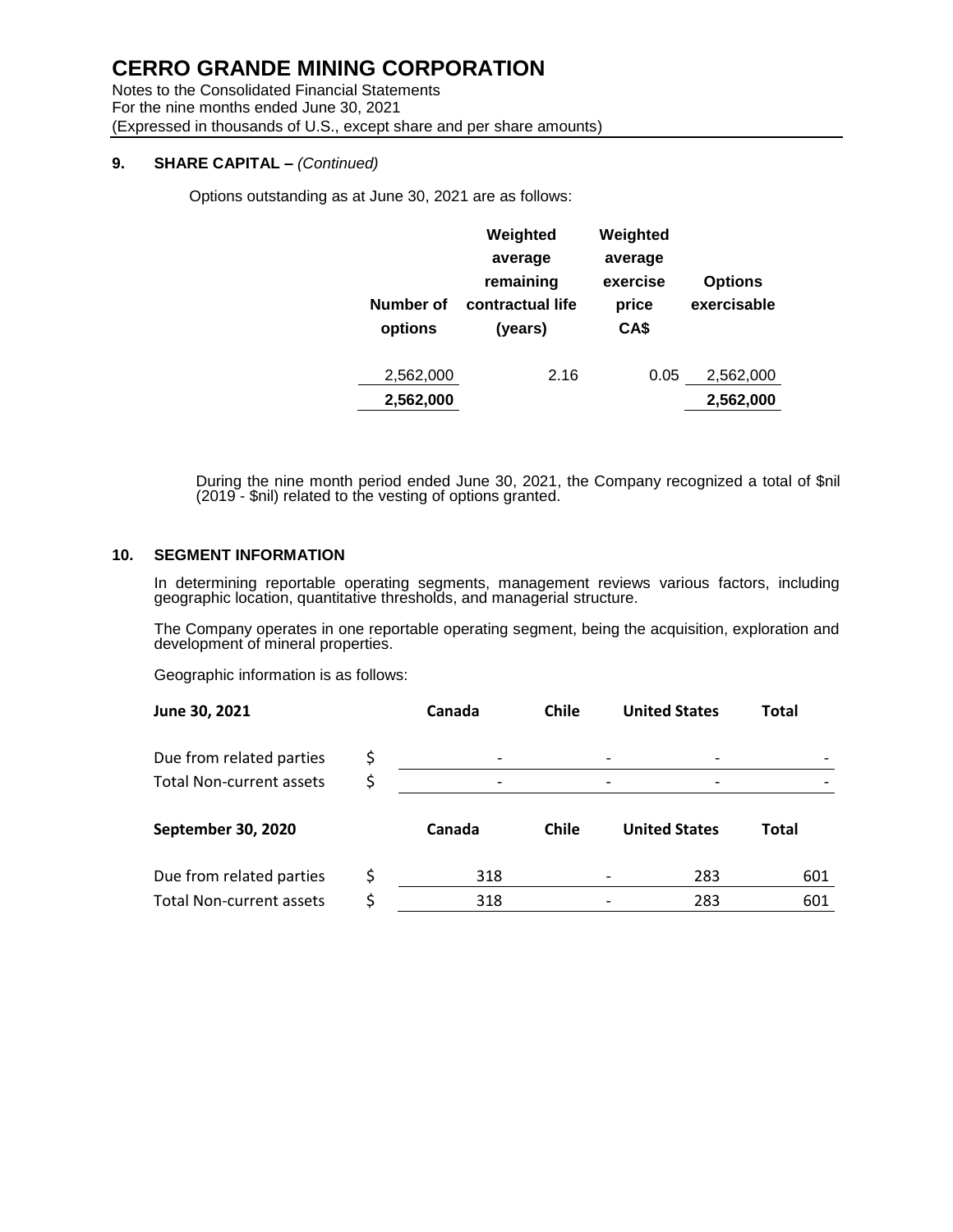#### **11. RELATED PARTY TRANSACTIONS**

Effective March 31, 2021 Stephen W, Houghton resigned as the Company's CEO while remaining as a Director and President on a non-remunerated basis. In his settlement agreement letter dated February 17, 2021, he agreed to receive the amount of \$516 payable in 12,984,107 common shares of the Company on May 4, 2021. The agreement was in settlement of all amounts owing and receivable by him with the Company. The Company announced, with regret, his passing on August 2, 2021 in a press release.

A company controlled by the Chief Financial Officer of the Company (the "CFO") and Interim Chief Executive Officer (the "CEO") who is also a Director, billed \$23 to the Company for accounting and administration services rendered during the nine months ended June 30, 2021 (2020 - \$20) and \$ 10 for his services as interim CEO (2020 - \$nil). Trade and other payables include \$6 and \$10 in relation to such services at June 30, 2021 (2020 - \$5).

Due to related parties includes cash advances of \$829 from David Thomson, who is also a director and officer of the Company, at June 30, 2021 (2020 - \$318). The cash advances bear no interest and have no specific terms of repayment.

As at June 30, 2021, the Company owes a total of \$197 (2020 - \$168) to directors for director's compensation.